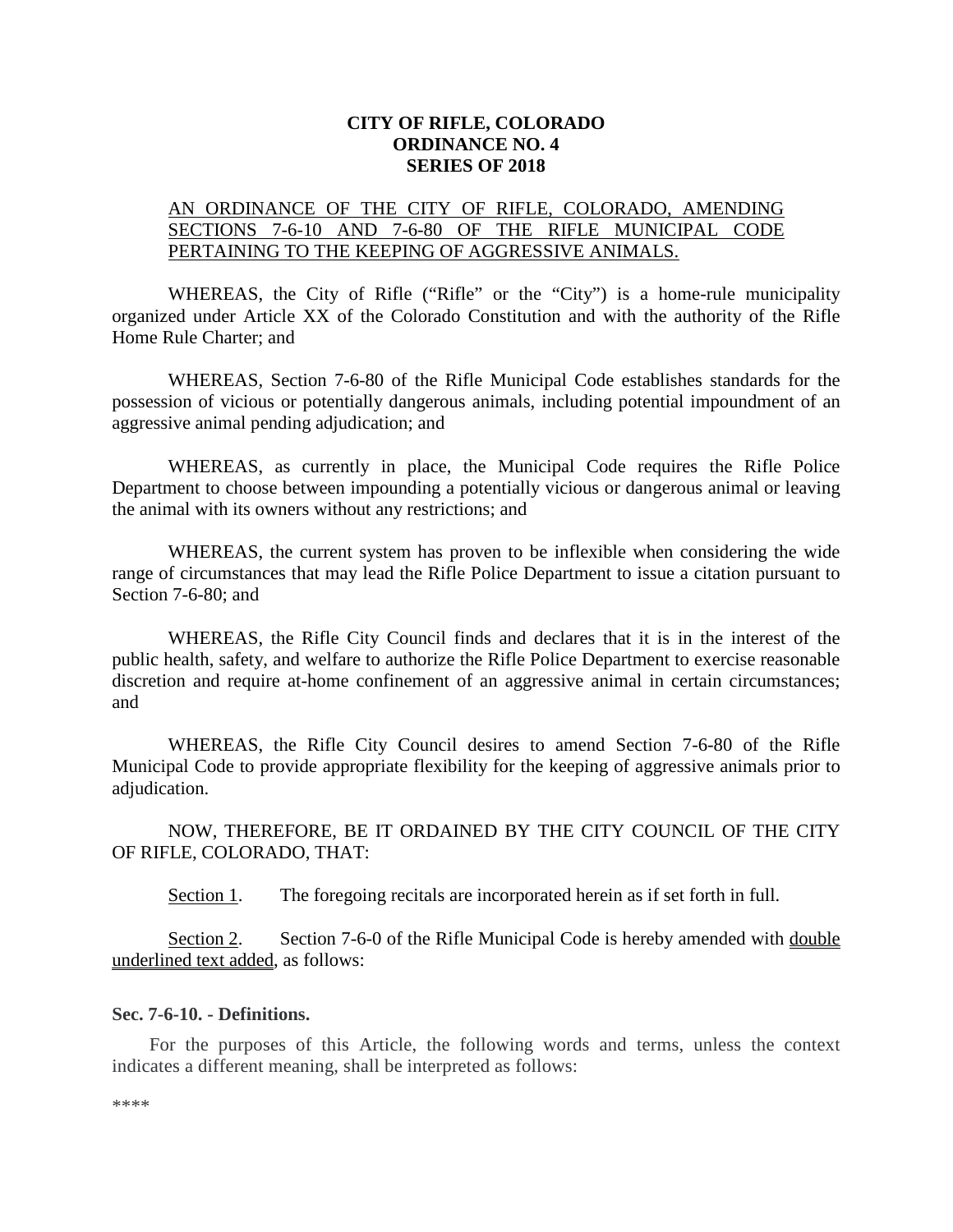*Common area* means commonly owned areas in multi-family projects.

*Confinement* means the animal is not permitted off of the premises of the owner.

*Dog* means a domestic dog (*Canus lupus familiaris*), regardless of sex, which can be vaccinated against rabies.

\*\*\*\*

Section 3. Section 7-6-80 of the Rifle Municipal Code is hereby amended by the addition of a new Paragraph (d), as indicated by double underlined text, related to the at-home confinement of an animal where impoundment is deemed too restrictive or inappropriate. All other paragraphs of Section 7-6-80 shall remain unchanged, except that Paragraphs (d) and (e) shall become Paragraphs (e) and (f), respectively, to reflect the inclusion of the new Paragraph (d).

## **Sec. 7-6-80. - Vicious animals and potentially dangerous animals.**

\*\*\*\*

(d) Confinement. If there is probable cause to believe that an animal is owned or harbored in violation of this Article or any other ordinance, regulation, state statute or regulation and the officer believes impoundment is too restrictive, in order to meet the needs of societal protection, the animal may be required to remain on the premises of the owner pending a court hearing.

(e) Impoundment; nuisance declared. Any animal which has exhibited behavior that would cause a reasonable person to believe that the animal is a vicious animal or a potentially dangerous animal may be summarily impounded when the animal control officer reasonably believes that the animal is a present threat to the health or safety of the community. Such animal is hereby declared to be a public nuisance, which may be abated by the Municipal Court in a proceeding brought under the procedures established in this Code for the abatement of nuisances. If impoundment of said animal cannot be made with safety to the animal control officer or other persons, the animal may be euthanized by an animal control officer or police officer without notice to the owner or harborer.

(f) Exceptions. No animal shall be found to be a vicious animal or potentially dangerous animal under this Article if:

(1) The animal is used by a police officer while the officer is engaged in the performance of police officer duties.

\*\*\*\*

INTRODUCED on April 18, 2018, read by title, passed on first reading with amendment, and ordered published as required by the Charter.